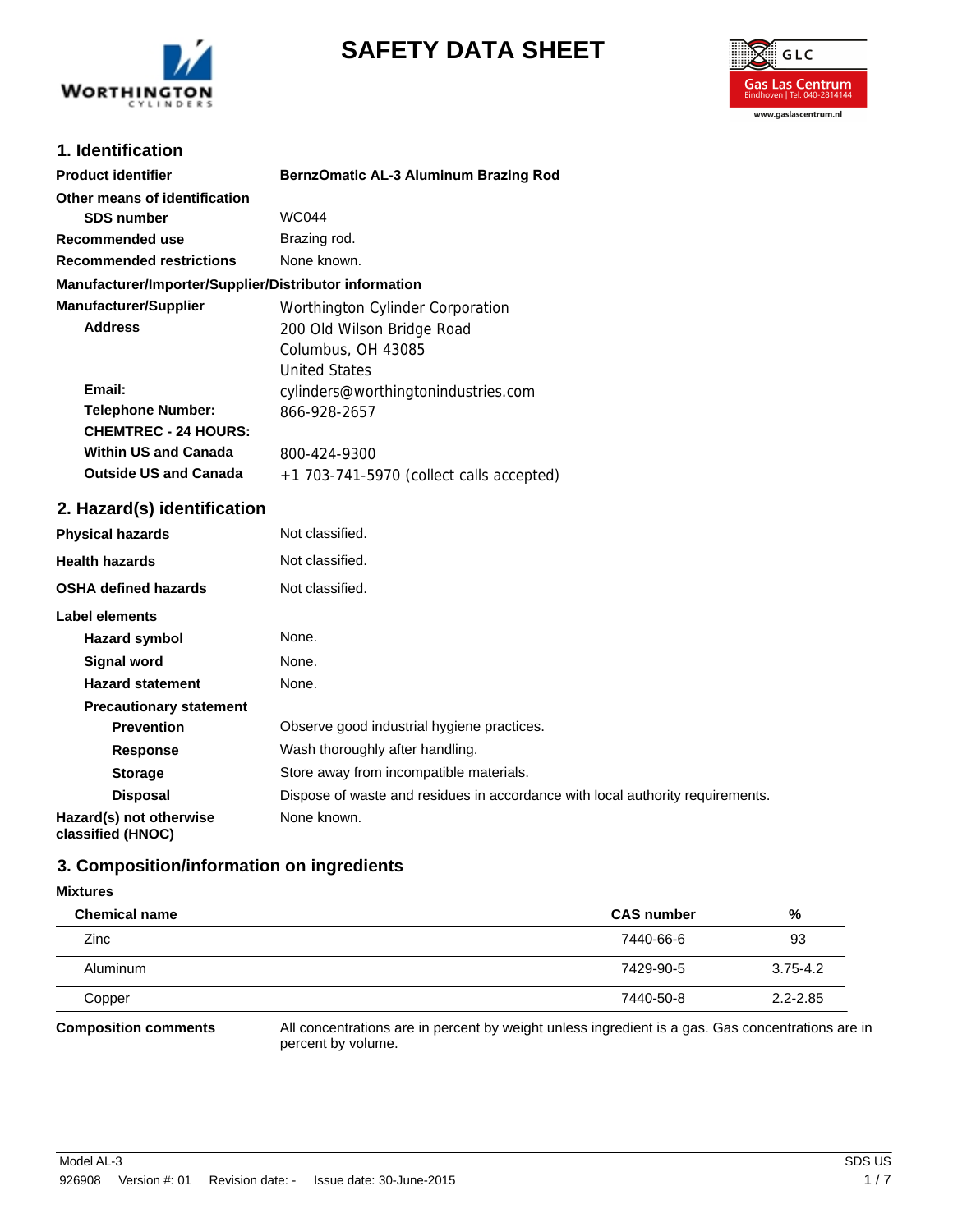# **4. First-aid measures**

| <b>Inhalation</b>                                                            | Immediately remove from further exposure. Get immediate medical assistance. For those<br>providing assistance, avoid exposure to yourself or others. Use adequate respiratory protection.<br>Give supplemental oxygen, if available. If breathing has stopped, assist ventilation with a<br>mechanical device or use mouth-to-mouth resuscitation. |
|------------------------------------------------------------------------------|----------------------------------------------------------------------------------------------------------------------------------------------------------------------------------------------------------------------------------------------------------------------------------------------------------------------------------------------------|
| <b>Skin contact</b>                                                          | Remove contaminated clothes and rinse skin thoroughly with water for at least 15 minutes. If skin<br>rash or an allergic skin reaction develops, get medical attention.                                                                                                                                                                            |
| Eye contact                                                                  | Rinse immediately with plenty of water for at least 15 minutes. Remove any contact lenses. Get<br>medical attention if irritation develops or persists.                                                                                                                                                                                            |
| Ingestion                                                                    | Immediately rinse mouth and drink a cupful of water. Never give anything by mouth to a victim who<br>is unconscious or is having convulsions. Only induce vomiting at the instruction of medical<br>personnel. Get medical attention immediately.                                                                                                  |
| <b>Most important</b><br>symptoms/effects, acute and<br>delayed              | Dust and fumes may irritate eyes, skin and upper respiratory tract. Contact with molten material<br>may cause thermal burns.                                                                                                                                                                                                                       |
| Indication of immediate<br>medical attention and special<br>treatment needed | Treat symptomatically. Exposure may aggravate pre-existing respiratory disorders. Symptoms may<br>be delayed.                                                                                                                                                                                                                                      |
| <b>General information</b>                                                   | Show this safety data sheet to the doctor in attendance.                                                                                                                                                                                                                                                                                           |
| 5. Fire-fighting measures                                                    |                                                                                                                                                                                                                                                                                                                                                    |
| Suitable extinguishing media                                                 | Extinguish with foam, carbon dioxide or dry powder. Use fire-extinguishing media appropriate for<br>surrounding materials.                                                                                                                                                                                                                         |
| Unsuitable extinguishing<br>media                                            | Do not use water or halogenated extinguishing media.                                                                                                                                                                                                                                                                                               |
| Specific hazards arising from<br>the chemical                                | Fire or high temperatures create: Metal oxides.                                                                                                                                                                                                                                                                                                    |
| Special protective equipment<br>and precautions for firefighters             | Self-contained breathing apparatus and full protective clothing must be worn in case of fire.                                                                                                                                                                                                                                                      |
| <b>Fire fighting</b><br>equipment/instructions                               | Move containers from fire area if you can do it without risk.                                                                                                                                                                                                                                                                                      |
| <b>General fire hazards</b>                                                  | Solid metal is not flammable; however, finely divided metallic dust or powder may form an<br>explosive mixture with air.                                                                                                                                                                                                                           |
| 6. Accidental release measures                                               |                                                                                                                                                                                                                                                                                                                                                    |
|                                                                              |                                                                                                                                                                                                                                                                                                                                                    |

| Personal precautions,<br>protective equipment and<br>emergency procedures | Keep unnecessary personnel away. Avoid inhalation of dust from the spilled material. Wear<br>protective clothing as described in Section 8 of this SDS. Do not touch damaged containers or<br>spilled material unless wearing appropriate protective clothing.                                                                                                                                                                      |
|---------------------------------------------------------------------------|-------------------------------------------------------------------------------------------------------------------------------------------------------------------------------------------------------------------------------------------------------------------------------------------------------------------------------------------------------------------------------------------------------------------------------------|
| Methods and materials for<br>containment and cleaning up                  | Stop leak if you can do so without risk. Local authorities should be advised if significant spillages<br>cannot be contained.                                                                                                                                                                                                                                                                                                       |
|                                                                           | For a dry material spill, use a HEPA (high efficiency particle air) vacuum to collect material and<br>place in a sealable container for disposal. Avoid dust formation. Recover and recycle, if practical.<br>Keep out of water supplies and sewers.                                                                                                                                                                                |
| <b>Environmental precautions</b>                                          | Prevent further leakage or spillage if safe to do so. Do not contaminate water.<br>If release occurs in the U.S. and is reportable under CERCLA Section 103, notify the National<br>Response Center at (800)424-8802 (USA) or (202)426-2675 (USA).                                                                                                                                                                                  |
| 7. Handling and storage                                                   |                                                                                                                                                                                                                                                                                                                                                                                                                                     |
| <b>Precautions for safe handling</b>                                      | Wear appropriate personal protective equipment (See Section 8). Keep formation of airborne dusts<br>to a minimum. Provide appropriate exhaust ventilation at places where dust is formed. Avoid<br>inhalation of dust and fumes. Avoid contact with skin and eyes. Do not get this material on<br>clothing. Do not eat, drink or smoke when using the product. Wash thoroughly after handling.<br>Avoid release to the environment. |
|                                                                           | Any surface that comes in contact with molten metal must be preheated or specially coated and<br>rust free. Inadvertent contaminants to product such as moisture, ice, snow, grease, or oil can<br>cause an explosion when charged to a molten metal bath or metal furnace (preheating metal will<br>remove moisture from product).                                                                                                 |
| Conditions for safe storage,<br>including any incompatibilities           | Store in tightly closed original container in a dry, cool and well-ventilated place. Store in a closed<br>container away from incompatible materials. Keep out of reach of children. Keep away from food,<br>drink and animal feedingstuffs.                                                                                                                                                                                        |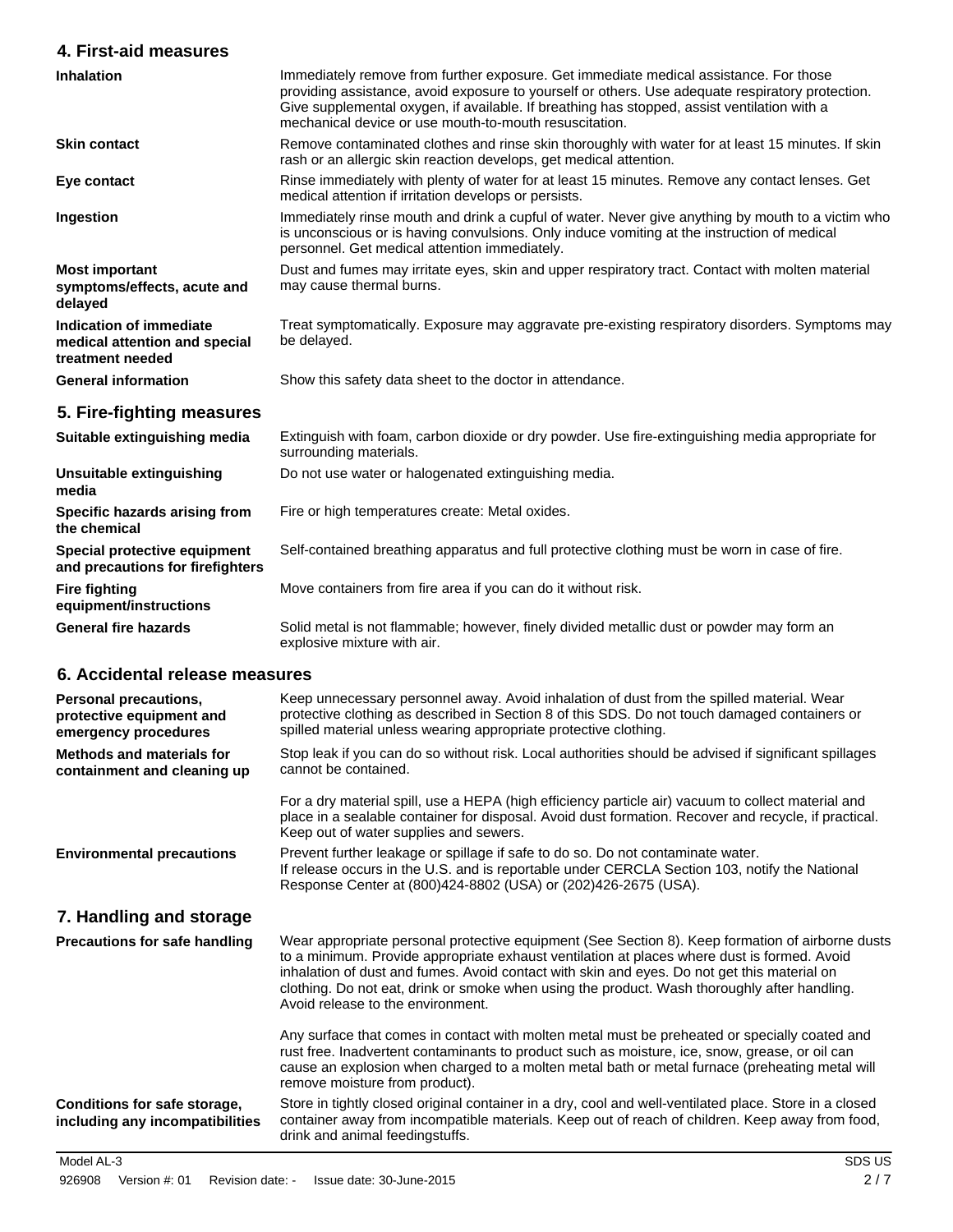# **8. Exposure controls/personal protection**

# **Occupational exposure limits**

**US. OSHA Table Z-1 Limits for Air Contaminants (29 CFR 1910.1000)**

| <b>Components</b>                           | <b>Type</b>                                                                                                                                                                                                                                                                                                                                                                                                                                                                   | <b>Value</b>     | Form                              |  |
|---------------------------------------------|-------------------------------------------------------------------------------------------------------------------------------------------------------------------------------------------------------------------------------------------------------------------------------------------------------------------------------------------------------------------------------------------------------------------------------------------------------------------------------|------------------|-----------------------------------|--|
| Aluminum (CAS 7429-90-5)                    | PEL                                                                                                                                                                                                                                                                                                                                                                                                                                                                           | $5 \text{ mg/m}$ | Respirable dust.                  |  |
|                                             |                                                                                                                                                                                                                                                                                                                                                                                                                                                                               | 15 mg/m3         | Total dust.                       |  |
| Copper (CAS 7440-50-8)                      | PEL                                                                                                                                                                                                                                                                                                                                                                                                                                                                           | 1 $mg/m3$        | Dust and mist.                    |  |
|                                             |                                                                                                                                                                                                                                                                                                                                                                                                                                                                               | $0.1$ mg/m $3$   | Fume.                             |  |
| <b>ACGIH</b>                                |                                                                                                                                                                                                                                                                                                                                                                                                                                                                               |                  |                                   |  |
| <b>Components</b>                           | <b>Type</b>                                                                                                                                                                                                                                                                                                                                                                                                                                                                   | <b>Value</b>     | <b>Form</b>                       |  |
| Copper (CAS 7440-50-8)                      | <b>TWA</b>                                                                                                                                                                                                                                                                                                                                                                                                                                                                    | 1 $mg/m3$        | Dust and mist.                    |  |
| <b>US. ACGIH Threshold Limit Values</b>     |                                                                                                                                                                                                                                                                                                                                                                                                                                                                               | $0.2$ mg/m $3$   | Fume.                             |  |
| <b>Components</b>                           | <b>Type</b>                                                                                                                                                                                                                                                                                                                                                                                                                                                                   | Value            | Form                              |  |
| Aluminum (CAS 7429-90-5)                    | <b>TWA</b>                                                                                                                                                                                                                                                                                                                                                                                                                                                                    | 1 $mg/m3$        | Respirable fraction.              |  |
| US. NIOSH: Pocket Guide to Chemical Hazards |                                                                                                                                                                                                                                                                                                                                                                                                                                                                               |                  |                                   |  |
| <b>Components</b>                           | <b>Type</b>                                                                                                                                                                                                                                                                                                                                                                                                                                                                   | Value            | <b>Form</b>                       |  |
| Aluminum (CAS 7429-90-5)                    | <b>TWA</b>                                                                                                                                                                                                                                                                                                                                                                                                                                                                    | $5 \text{ mg/m}$ | Welding fume or                   |  |
|                                             |                                                                                                                                                                                                                                                                                                                                                                                                                                                                               | $5$ mg/m $3$     | pyrophoric powder.<br>Respirable. |  |
|                                             |                                                                                                                                                                                                                                                                                                                                                                                                                                                                               | $10$ mg/m $3$    | Total                             |  |
| Copper (CAS 7440-50-8)                      | <b>TWA</b>                                                                                                                                                                                                                                                                                                                                                                                                                                                                    | 1 $mg/m3$        | Dust and mist.                    |  |
| <b>Biological limit values</b>              | No biological exposure limits noted for the ingredient(s).                                                                                                                                                                                                                                                                                                                                                                                                                    |                  |                                   |  |
| <b>Exposure guidelines</b>                  | No exposure standards allocated.                                                                                                                                                                                                                                                                                                                                                                                                                                              |                  |                                   |  |
| Appropriate engineering                     | Provide adequate ventilation. Observe Occupational Exposure Limits and minimize the risk of                                                                                                                                                                                                                                                                                                                                                                                   |                  |                                   |  |
| controls                                    | inhalation of dust. Keep melting/soldering temperatures as low as possible to minimize the<br>generation of fume. Shower, hand and eye washing facilities near the workplace are<br>recommended.                                                                                                                                                                                                                                                                              |                  |                                   |  |
|                                             | Individual protection measures, such as personal protective equipment                                                                                                                                                                                                                                                                                                                                                                                                         |                  |                                   |  |
| <b>Eye/face protection</b>                  | Wear safety glasses with side shields (or goggles). Wear a face shield when working with molten<br>material.                                                                                                                                                                                                                                                                                                                                                                  |                  |                                   |  |
| <b>Skin protection</b>                      |                                                                                                                                                                                                                                                                                                                                                                                                                                                                               |                  |                                   |  |
| <b>Hand protection</b>                      | Wear protective gloves (i.e. latex, nitrile, neoprene).                                                                                                                                                                                                                                                                                                                                                                                                                       |                  |                                   |  |
| <b>Other</b>                                | Chemical resistant clothing is recommended.                                                                                                                                                                                                                                                                                                                                                                                                                                   |                  |                                   |  |
| <b>Respiratory protection</b>               | Use a respirator when local exhaust or ventilation is not adequate to keep exposures below the<br>OEL. In a confined space a supplied respirator may be required. Selection and use of respiratory<br>protective equipment should be in accordance with OSHA General Industry Standard 29 CFR<br>1910.134; or in Canada with CSA Standard Z94.4. Use a NIOSH/MSHA approved respirator if<br>there is a risk of exposure to dust/fume at levels exceeding the exposure limits. |                  |                                   |  |
| <b>Thermal hazards</b>                      | Heat resistant/insulated gloves and clothing are recommended when working with molten material.                                                                                                                                                                                                                                                                                                                                                                               |                  |                                   |  |
| <b>General hygiene</b><br>considerations    | Always observe good personal hygiene measures, such as washing after handling the material<br>and before eating, drinking, and/or smoking. Routinely wash work clothing and protective<br>equipment to remove contaminants.                                                                                                                                                                                                                                                   |                  |                                   |  |
|                                             |                                                                                                                                                                                                                                                                                                                                                                                                                                                                               |                  |                                   |  |

# **9. Physical and chemical properties**

| Appearance                   |                       |
|------------------------------|-----------------------|
| <b>Physical state</b>        | Solid.                |
| <b>Form</b>                  | Solid.                |
| Color                        | Silver, Bluish-white. |
| Odor                         | Odorless.             |
| Odor threshold               | Not available.        |
| рH                           | Not applicable.       |
| Melting point/freezing point | Not available.        |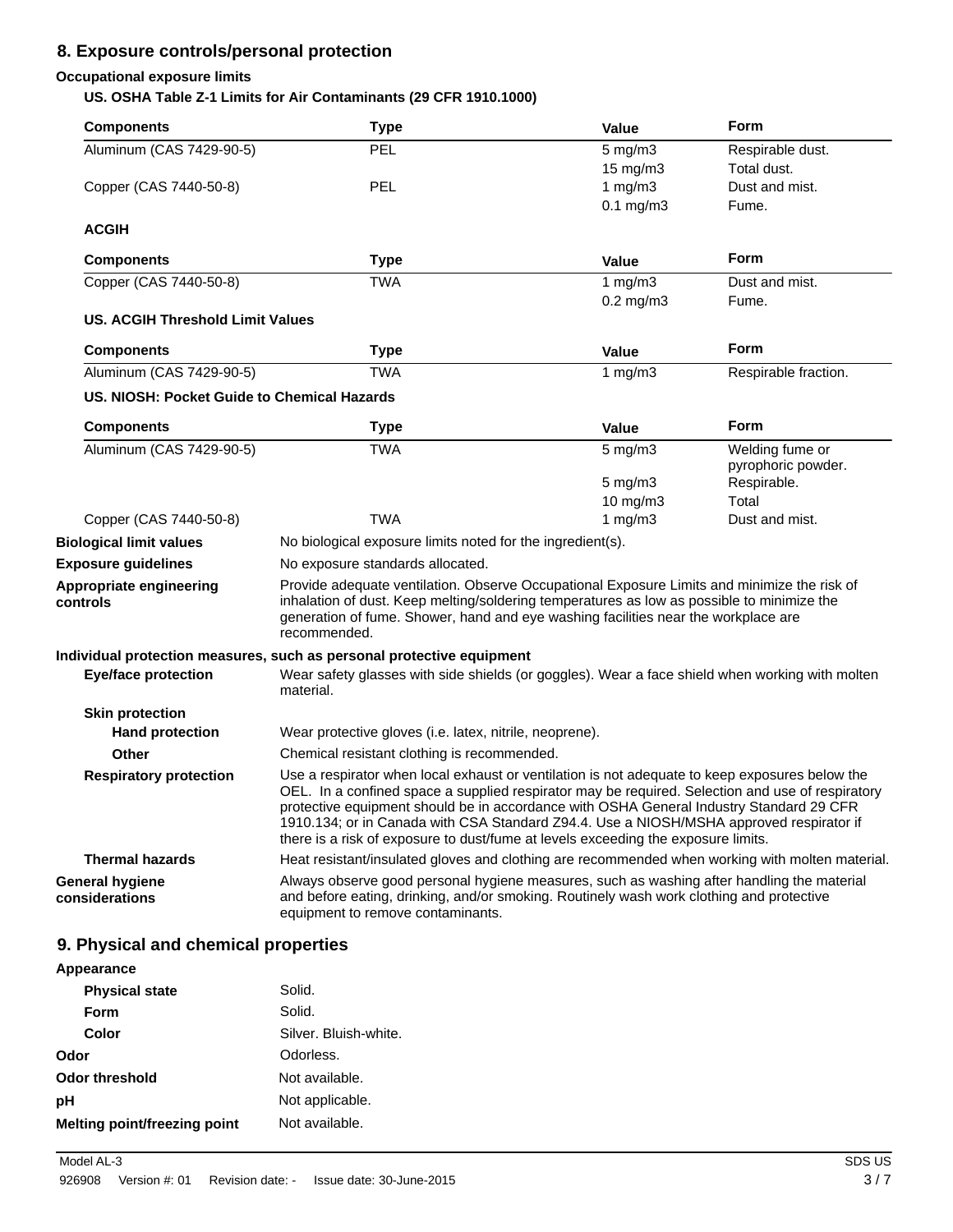| Initial boiling point and boiling<br>range        | 2400 °F (1315.56 °C) |  |
|---------------------------------------------------|----------------------|--|
| <b>Flash point</b>                                | Not applicable.      |  |
| <b>Evaporation rate</b>                           | Not available.       |  |
| Non flammable.<br>Flammability (solid, gas)       |                      |  |
| Upper/lower flammability or explosive limits      |                      |  |
| <b>Flammability limit - lower</b><br>$(\%)$       | Not available.       |  |
| <b>Flammability limit - upper</b><br>$(\%)$       | Not available.       |  |
| Explosive limit - lower (%)                       | Not applicable.      |  |
| Explosive limit - upper (%)                       | Not applicable.      |  |
| Vapor pressure                                    | Not applicable.      |  |
| Vapor density                                     | Not applicable.      |  |
| <b>Relative density</b>                           | 6.7                  |  |
| Solubility(ies)                                   |                      |  |
| Solubility (water)                                | Not soluble          |  |
| <b>Partition coefficient</b><br>(n-octanol/water) | Not available.       |  |
| <b>Auto-ignition temperature</b>                  | Not applicable.      |  |
| <b>Decomposition temperature</b>                  | Not available.       |  |
| <b>Viscosity</b>                                  | Not available.       |  |
| 10 Stability and reactivity                       |                      |  |

## **10. Stability and reactivity**

| <b>Reactivity</b>                            | The product is non-reactive under normal conditions of use, storage and transport. |
|----------------------------------------------|------------------------------------------------------------------------------------|
| <b>Chemical stability</b>                    | Material is stable under normal conditions.                                        |
| <b>Possibility of hazardous</b><br>reactions | Hazardous polymerization does not occur.                                           |
| <b>Conditions to avoid</b>                   | Contact with incompatible materials. Avoid molten metal contact with water.        |
| Incompatible materials                       | Strong acids. Strong alkalis.                                                      |
| <b>Hazardous decomposition</b><br>products   | Toxic metal oxides are emitted when heated above the melting point.                |

# **11. Toxicological information**

# **Information on likely routes of exposure**

| <b>Inhalation</b>                                                                  | Elevated temperatures or mechanical action may form dust and fumes which may be irritating to<br>the mucous membranes and respiratory tract. Lung damage and possible pulmonary edema can<br>result from dust exposure. Inhalation of fumes may cause a flu-like illness called metal fume<br>fever. |
|------------------------------------------------------------------------------------|------------------------------------------------------------------------------------------------------------------------------------------------------------------------------------------------------------------------------------------------------------------------------------------------------|
| <b>Skin contact</b>                                                                | Dust may irritate skin. Contact with molten material may cause thermal burns.                                                                                                                                                                                                                        |
| Eye contact                                                                        | Elevated temperatures or mechanical action may form dust and fumes which may be irritating to<br>the eye.                                                                                                                                                                                            |
| Ingestion                                                                          | Ingestion of dusts generated during working operations may cause nausea and vomiting. Copper<br>poisoning can result in hemolytic anemia and kidney, liver and spleen damage.                                                                                                                        |
| Symptoms related to the<br>physical, chemical and<br>toxicological characteristics | Elevated temperatures or mechanical action may form dust and fumes which may be irritating to<br>the eye, mucous membranes and respiratory tract. Contact with molten material may cause<br>thermal burns.                                                                                           |

**Information on toxicological effects**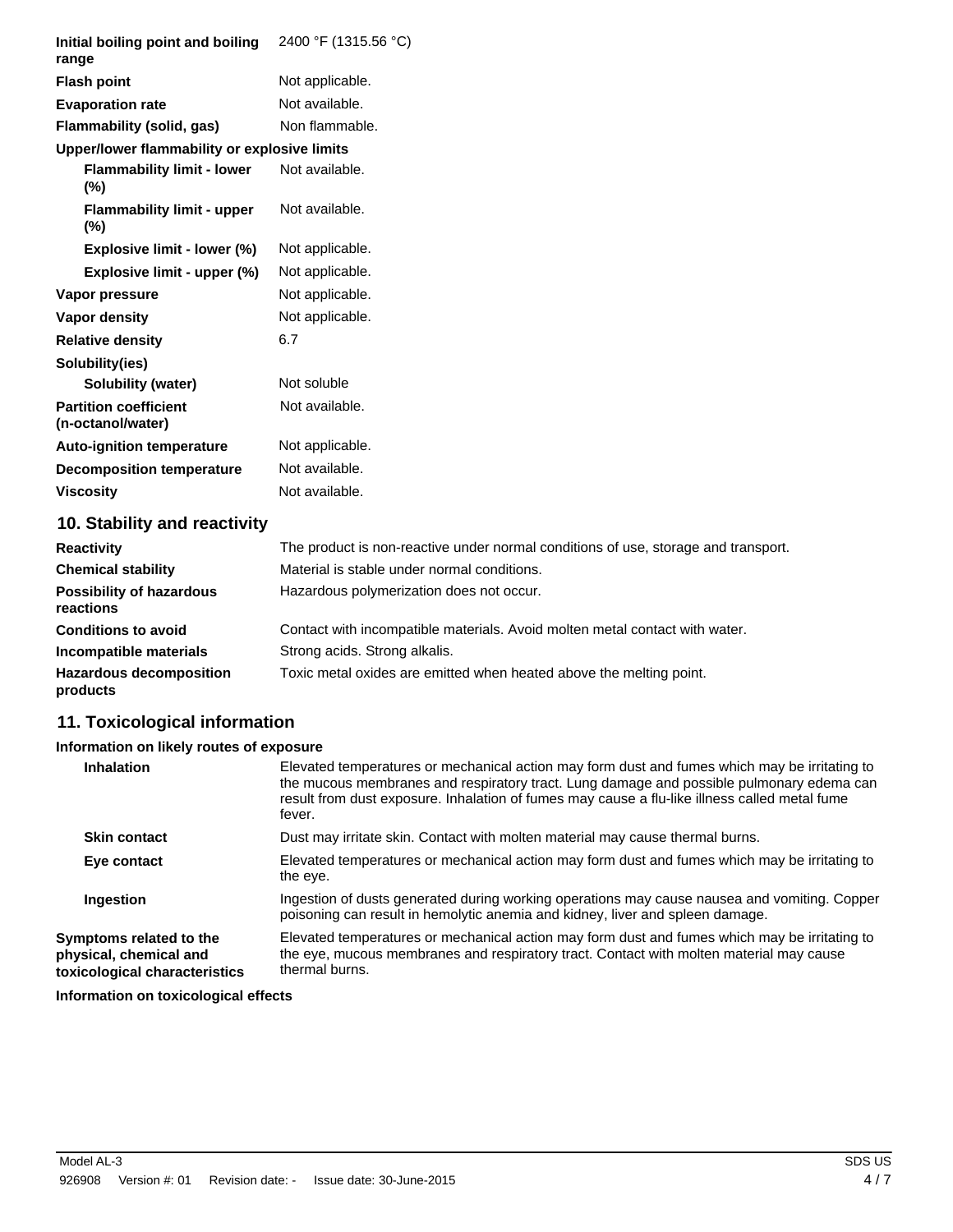Acute toxicity **High concentrations of freshly formed fumes/dusts of metal oxides can produce symptoms of** metal fume fever. When heated, the vapors/fumes given off may cause respiratory tract irritation. Acute overexposure to Copper dust/fume can cause irritation of the eyes, nose, throat, and skin and under severe fume overexposure can cause metal fume fever with flu-like symptoms such as sweet metal taste, dry throat, coughing, fever and chills, tight chest, dyspnea, headache, blurred vision, back pain, nausea, vomiting, fatigue. Symptoms usually disappear within 24 hours. Copper may cause skin and hair discoloration. Inhalation of copper dusts may change the gums and mucous lining of the mouth which is generally attributable to localized tissue effect rather than general toxicity.

| <b>Components</b>                                              | <b>Species</b>                                                                                                                                                                                                                  |                                                            | <b>Test Results</b>                                                                           |
|----------------------------------------------------------------|---------------------------------------------------------------------------------------------------------------------------------------------------------------------------------------------------------------------------------|------------------------------------------------------------|-----------------------------------------------------------------------------------------------|
| Aluminum (CAS 7429-90-5)                                       |                                                                                                                                                                                                                                 |                                                            |                                                                                               |
| Acute                                                          |                                                                                                                                                                                                                                 |                                                            |                                                                                               |
| Inhalation                                                     |                                                                                                                                                                                                                                 |                                                            |                                                                                               |
| <b>LC50</b>                                                    | Rat                                                                                                                                                                                                                             |                                                            | $> 0.888$ mg/l, 4 hours                                                                       |
| Zinc (CAS 7440-66-6)                                           |                                                                                                                                                                                                                                 |                                                            |                                                                                               |
| Acute                                                          |                                                                                                                                                                                                                                 |                                                            |                                                                                               |
| Inhalation                                                     |                                                                                                                                                                                                                                 |                                                            |                                                                                               |
| LC50                                                           | Rat                                                                                                                                                                                                                             |                                                            | > 5410 mg/m3                                                                                  |
| <b>Skin corrosion/irritation</b>                               | Dust may irritate skin.                                                                                                                                                                                                         |                                                            |                                                                                               |
| Serious eye damage/eye<br>irritation                           | the eye.                                                                                                                                                                                                                        |                                                            | Elevated temperatures or mechanical action may form dust and fumes which may be irritating to |
| <b>Respiratory or skin sensitization</b>                       |                                                                                                                                                                                                                                 |                                                            |                                                                                               |
| <b>Respiratory sensitization</b>                               | No sensitizing effects known.                                                                                                                                                                                                   |                                                            |                                                                                               |
| <b>Skin sensitization</b>                                      | No sensitizing effects known.                                                                                                                                                                                                   |                                                            |                                                                                               |
| Germ cell mutagenicity                                         | No data available.                                                                                                                                                                                                              |                                                            |                                                                                               |
| Carcinogenicity                                                |                                                                                                                                                                                                                                 | Not classifiable as to carcinogenicity to humans.          |                                                                                               |
| OSHA Specifically Regulated Substances (29 CFR 1910.1001-1050) |                                                                                                                                                                                                                                 |                                                            |                                                                                               |
| Not listed.                                                    |                                                                                                                                                                                                                                 |                                                            |                                                                                               |
| <b>Reproductive toxicity</b>                                   | No data available.                                                                                                                                                                                                              |                                                            |                                                                                               |
| Specific target organ toxicity -<br>single exposure            | Not classified.                                                                                                                                                                                                                 |                                                            |                                                                                               |
| Specific target organ toxicity -<br>repeated exposure          | Not classified.                                                                                                                                                                                                                 |                                                            |                                                                                               |
| <b>Aspiration hazard</b>                                       |                                                                                                                                                                                                                                 | Not relevant, due to the form of the product.              |                                                                                               |
| <b>Further information</b>                                     | No other specific acute or chronic health impact noted.                                                                                                                                                                         |                                                            |                                                                                               |
| 12. Ecological information                                     |                                                                                                                                                                                                                                 |                                                            |                                                                                               |
| <b>Ecotoxicity</b>                                             | Alloys in massive forms present a limited hazard for the environment. The product contains a<br>substance which is very toxic to aquatic organisms and which may cause long-term adverse<br>effects in the aquatic environment. |                                                            |                                                                                               |
| <b>Components</b>                                              |                                                                                                                                                                                                                                 | <b>Species</b>                                             | <b>Test Results</b>                                                                           |
| Zinc (CAS 7440-66-6)                                           |                                                                                                                                                                                                                                 |                                                            |                                                                                               |
| <b>Aquatic</b>                                                 |                                                                                                                                                                                                                                 |                                                            |                                                                                               |
| Fish                                                           | <b>LC50</b>                                                                                                                                                                                                                     | Rainbow trout, donaldson trout<br>(Oncorhynchus mykiss)    | 0.24 mg/l, 96 hours                                                                           |
| Persistence and degradability                                  |                                                                                                                                                                                                                                 | The product is not biodegradable.                          |                                                                                               |
| <b>Bioaccumulative potential</b>                               | No data available.                                                                                                                                                                                                              |                                                            |                                                                                               |
| <b>Mobility in soil</b>                                        |                                                                                                                                                                                                                                 | Alloys in massive forms are not mobile in the environment. |                                                                                               |
| Other adverse effects                                          | None expected.                                                                                                                                                                                                                  |                                                            |                                                                                               |
| 13. Disposal considerations                                    |                                                                                                                                                                                                                                 |                                                            |                                                                                               |
| <b>Disposal instructions</b>                                   |                                                                                                                                                                                                                                 | Dispose in accordance with all applicable regulations.     |                                                                                               |
| <b>Local disposal regulations</b>                              |                                                                                                                                                                                                                                 | Dispose of in accordance with local regulations.           |                                                                                               |
| Hazardous waste code                                           | Waste codes should be assigned by the user based on the application for which the product was<br>used.                                                                                                                          |                                                            |                                                                                               |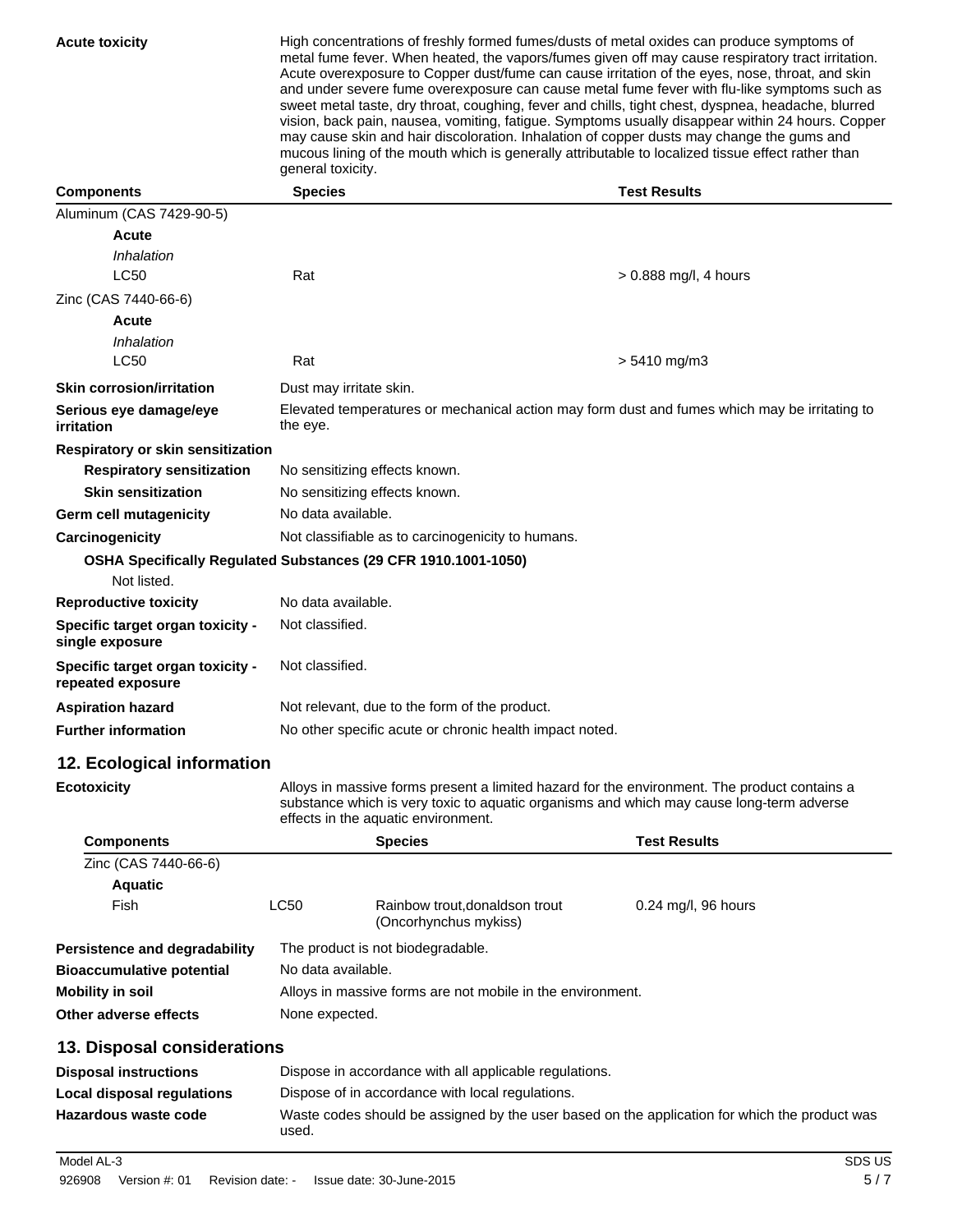|          |  | Waste from residues / unused |
|----------|--|------------------------------|
| products |  |                              |

Dispose of in accordance with local regulations. Scrapped material should be sent for refining to recover precious metal content. Solid metal and alloys in the form of particles may be reactive. Its hazardous characteristics, including fire and explosion, should be determined prior to disposal.

**Contaminated packaging**

Since emptied containers may retain product residue, follow label warnings even after container is emptied.

# **14. Transport information**

#### **DOT**

Not regulated as dangerous goods.

#### **IATA**

Not regulated as dangerous goods.

# **IMDG**

Not regulated as dangerous goods.

**Transport in bulk according to** Not applicable. **Annex II of MARPOL 73/78 and**

**the IBC Code**

#### **15. Regulatory information**

**US federal regulations**

Under some use conditions, this material may be considered to be hazardous in accordance with OSHA 29 CFR 1910.1200.

All components are on the U.S. EPA TSCA Inventory List.

#### **TSCA Section 12(b) Export Notification (40 CFR 707, Subpt. D)**

Not regulated.

#### **OSHA Specifically Regulated Substances (29 CFR 1910.1001-1050)**

Not listed.

#### **CERCLA Hazardous Substance List (40 CFR 302.4)**

| Copper (CAS 7440-50-8) |  | <b>LISTED</b> |
|------------------------|--|---------------|
| Zinc (CAS 7440-66-6)   |  | LISTED        |

#### **Superfund Amendments and Reauthorization Act of 1986 (SARA)**

| <b>Hazard categories</b> | Immediate Hazard - No  |
|--------------------------|------------------------|
|                          | Delayed Hazard - No    |
|                          | Fire Hazard - No       |
|                          | Pressure Hazard - No   |
|                          | Reactivity Hazard - No |

#### **SARA 302 Extremely hazardous substance**

Not listed.

#### **SARA 311/312 Hazardous** No **chemical**

#### **SARA 313 (TRI reporting)**

| <b>Chemical name</b> | <b>CAS number</b> | % by wt.     |  |
|----------------------|-------------------|--------------|--|
| Zinc                 | 7440-66-6         | 93           |  |
| Aluminum             | 7429-90-5         | 3.75-4.2     |  |
| Copper               | 7440-50-8         | $2.2 - 2.85$ |  |

#### **Other federal regulations**

**Clean Air Act (CAA) Section 112 Hazardous Air Pollutants (HAPs) List**

Not regulated.

**Clean Air Act (CAA) Section 112(r) Accidental Release Prevention (40 CFR 68.130)**

Not regulated.

**Safe Drinking Water Act** Not regulated.

**(SDWA)**

**US state regulations**

This product does not contain a chemical known to the State of California to cause cancer, birth defects or other reproductive harm.

#### **US. Massachusetts RTK - Substance List**

Aluminum (CAS 7429-90-5) Copper (CAS 7440-50-8) Zinc (CAS 7440-66-6)

#### **US. New Jersey Worker and Community Right-to-Know Act**

Aluminum (CAS 7429-90-5)